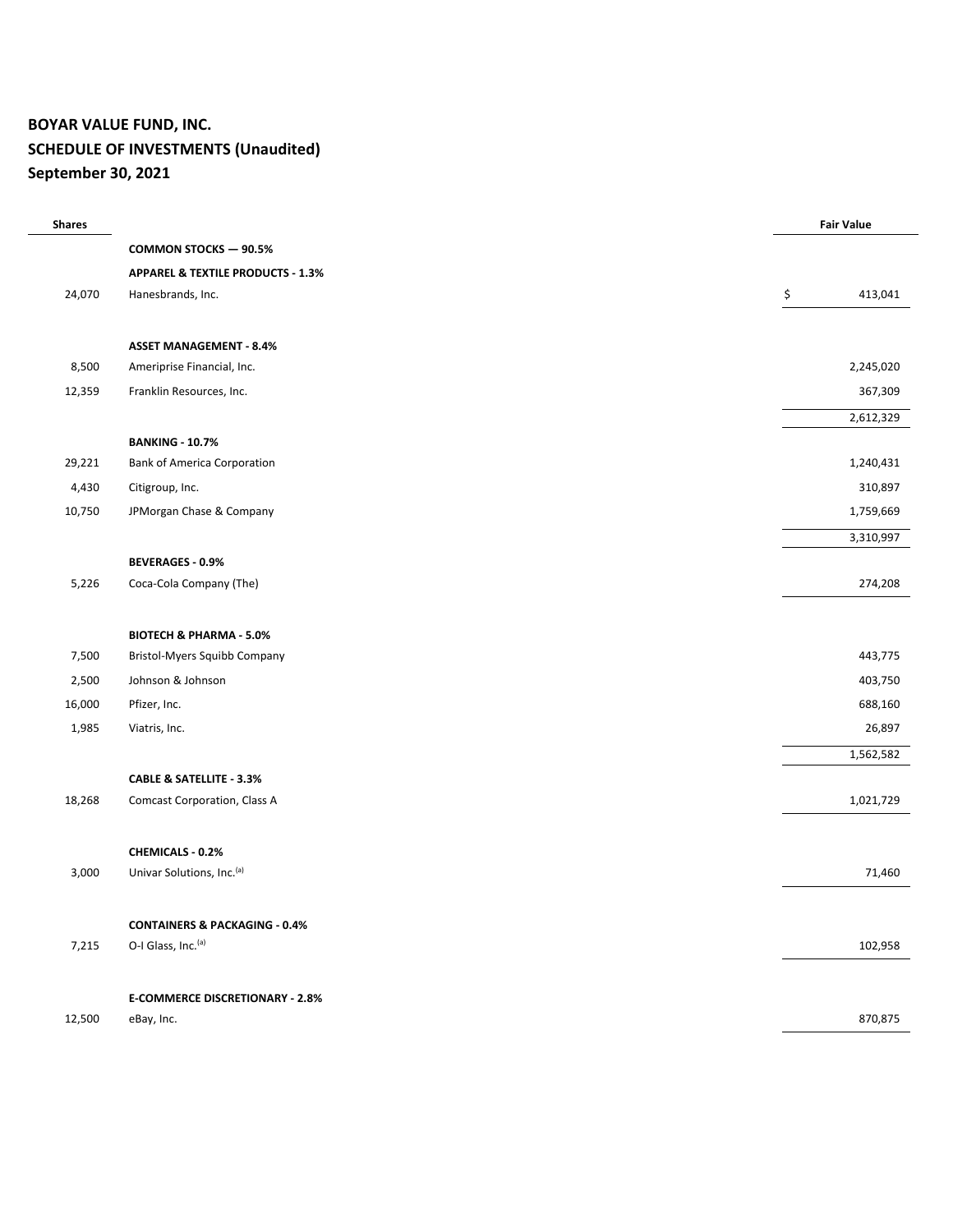## **BOYAR VALUE FUND, INC. SCHEDULE OF INVESTMENTS (Unaudited) (Continued) September 30, 2021**

| <b>Shares</b> |                                                                | <b>Fair Value</b> |
|---------------|----------------------------------------------------------------|-------------------|
|               | <b>COMMON STOCKS - 90.5% (Continued)</b>                       |                   |
|               | <b>ENTERTAINMENT CONTENT - 8.7%</b>                            |                   |
| 2,641         | AMC Networks, Inc., Class A(a)                                 | \$<br>123,044     |
| 12,687        | Discovery, Inc. - Series C(a)                                  | 307,913           |
| 8,842         | Madison Square Garden Entertainment Corporation <sup>(a)</sup> | 642,548           |
| 9,500         | Walt Disney Company (The) <sup>(a)</sup>                       | 1,607,116         |
|               |                                                                | 2,680,621         |
|               | FOOD - 1.6%                                                    |                   |
| 9,000         | Mondelez International, Inc., Class A                          | 523,620           |
|               |                                                                |                   |
|               | <b>HEALTH CARE FACILITIES &amp; SERVICES - 1.8%</b>            |                   |
| 6,500         | <b>CVS Health Corporation</b>                                  | 551,590           |
|               |                                                                |                   |
|               | <b>HOME &amp; OFFICE PRODUCTS - 2.2%</b>                       |                   |
| 6,701         | Newell Brands, Inc.                                            | 148,360           |
| 3,700         | Scotts Miracle-Gro Company (The)                               | 541,532           |
|               |                                                                | 689,892           |
|               | <b>HOUSEHOLD PRODUCTS - 0.4%</b>                               |                   |
| 3,200         | Energizer Holdings, Inc.                                       | 124,960           |
|               |                                                                |                   |
|               | <b>INSTITUTIONAL FINANCIAL SERVICES - 2.1%</b>                 |                   |
| 12,707        | Bank of New York Mellon Corporation (The)                      | 658,731           |
|               |                                                                |                   |
|               | <b>INTERNET MEDIA &amp; SERVICES - 3.7%</b>                    |                   |
| 28,752        | ANGI Homeservices, Inc., Class A <sup>(a)</sup>                | 354,800           |
| 2,815         | IAC/InterActiveCorporation(a)                                  | 366,766           |
| 7,169         | Twitter, Inc. <sup>(a)</sup>                                   | 432,936           |
|               |                                                                | 1,154,502         |
|               | LEISURE FACILITIES & SERVICES - 8.9%                           |                   |
| 19,227        | Liberty Media Corp-Liberty Braves - Series C(a)                | 507,977           |
| 4,934         | Madison Square Garden Sports Corporation <sup>(a)</sup>        | 917,478           |
| 8             | Marriott International, Inc., Class A(a)                       | 1,185             |
| 3,000         | <b>McDonald's Corporation</b>                                  | 723,330           |
| 9,500         | MGM Resorts International                                      | 409,925           |
| 1,500         | <b>Starbucks Corporation</b>                                   | 165,465           |
|               |                                                                | 2,725,360         |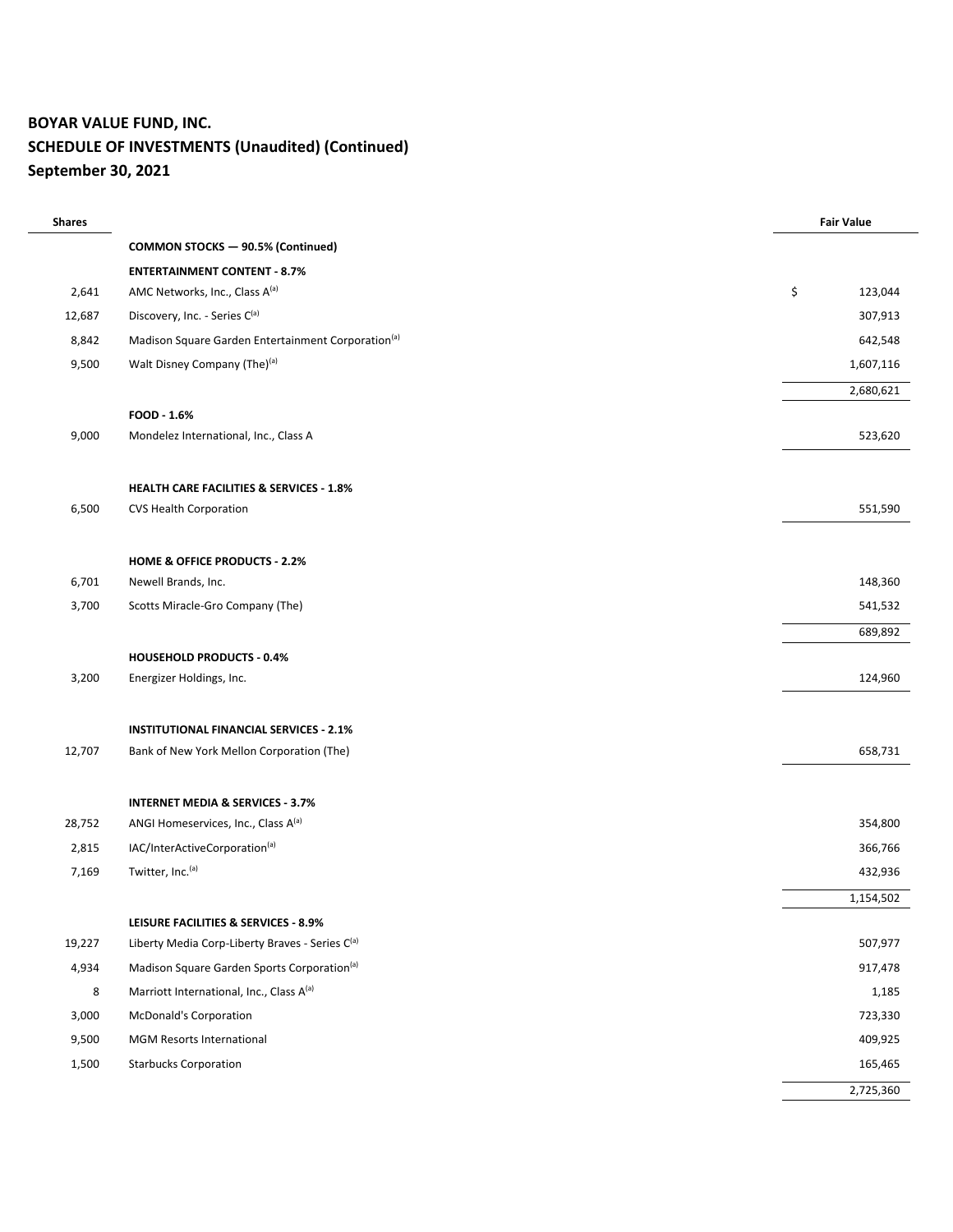## **BOYAR VALUE FUND, INC. SCHEDULE OF INVESTMENTS (Unaudited) (Continued) September 30, 2021**

| <b>Shares</b> |                                              | <b>Fair Value</b> |
|---------------|----------------------------------------------|-------------------|
|               | <b>COMMON STOCKS - 90.5% (Continued)</b>     |                   |
|               | <b>LEISURE PRODUCTS - 1.5%</b>               |                   |
| 10,000        | Acushnet Holdings Corporation                | \$<br>467,000     |
|               | MACHINERY - 1.1%                             |                   |
| 22,554        | Mueller Water Products, Inc. - Series A      | 343,272           |
|               | REAL ESTATE OWNERS & DEVELOPERS - 0.1%       |                   |
| 21,539        | Trinity Place Holdings, Inc. (a)             | 42,216            |
|               | RETAIL - CONSUMER STAPLES - 1.1%             |                   |
| 1,425         | <b>Target Corporation</b>                    | 325,997           |
|               | <b>RETAIL - DISCRETIONARY - 6.8%</b>         |                   |
| 6,385         | Home Depot, Inc. (The)                       | 2,095,940         |
|               | SEMICONDUCTORS - 1.4%                        |                   |
| 8,000         | Intel Corporation                            | 426,240           |
|               | SOFTWARE - 9.2%                              |                   |
| 9,734         | Microsoft Corporation                        | 2,744,209         |
| 4,570         | Vimeo, Inc. <sup>(a)</sup>                   | 134,221           |
|               |                                              | 2,878,430         |
|               | <b>TECHNOLOGY HARDWARE - 2.2%</b>            |                   |
| 12,500        | Cisco Systems, Inc.                          | 680,375           |
|               | <b>TECHNOLOGY SERVICES - 0.8%</b>            |                   |
| 37,500        | Conduent, Inc. <sup>(a)</sup>                | 247,125           |
|               | <b>TRANSPORTATION &amp; LOGISTICS - 2.9%</b> |                   |
| 5,000         | United Parcel Service, Inc., Class B         | 910,500           |
|               | <b>WHOLESALE - CONSUMER STAPLES - 1.0%</b>   |                   |
| 4,000         | <b>Sysco Corporation</b>                     | 314,000           |